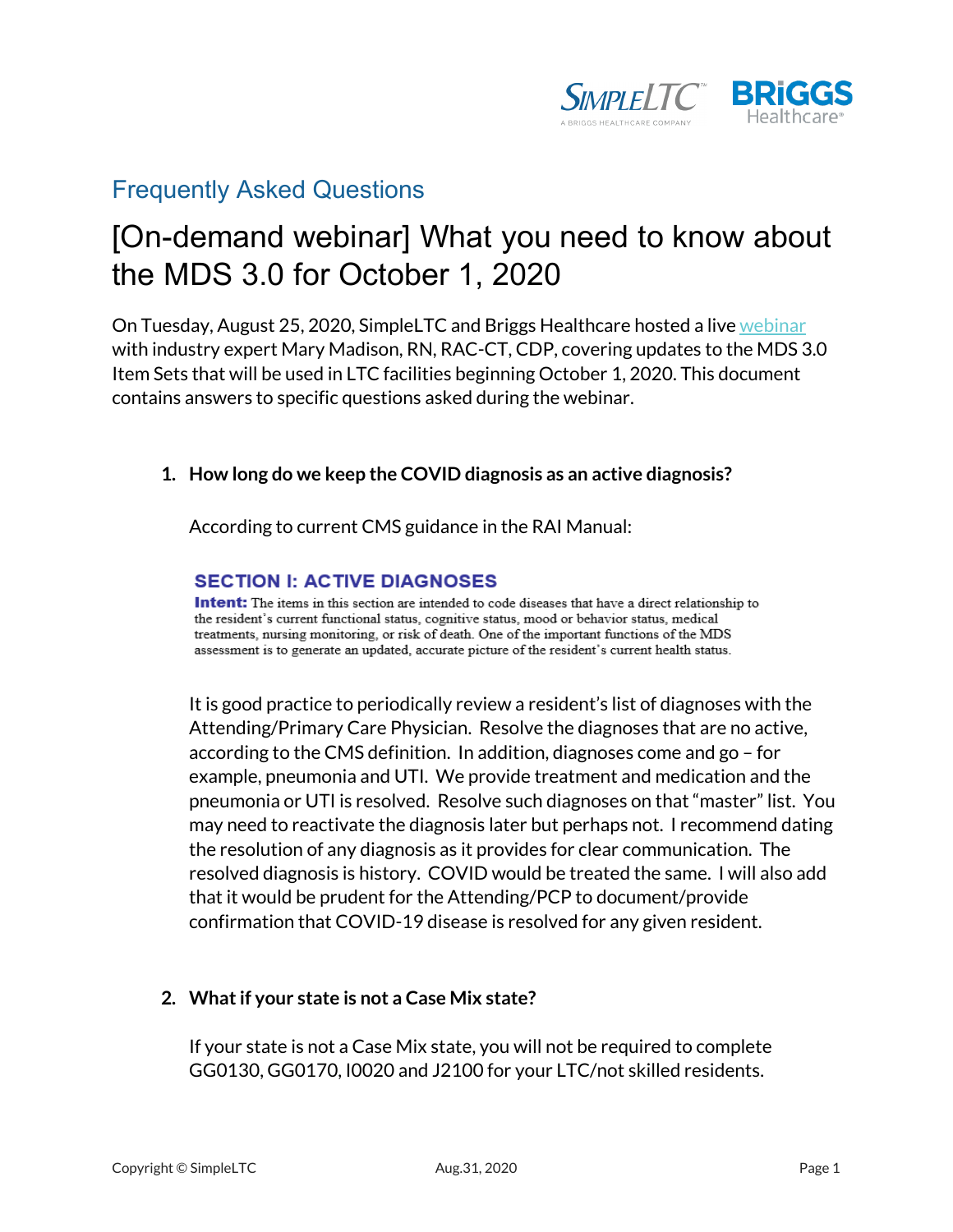

**3. Patient has Acute Respiratory Failure with Hypoxia during his/her Acute Care Stay. Patient is then transferred to Swing Bed (following the PDPM RAI manual), this diagnosis is RESOLVED and would no longer be coded on the Swing Bed stay, correct? Patient transferred from Acute Care to Swing Bed secondary to weakness from the CHF exacerbation and lung metastasis from pancreas malignant neoplasm.** 

Correct, if the acute respiratory failure w/hypoxia is no longer an active diagnosis (you indicate the diagnosis is resolved), then it would not be included in your coding for Section I.

**4. The resident who come back from hospital and due to CMS/IDPH recommendation keeping those residents in 14 days isolation, possible exposer for COVID. Do we code isolation in section S? We are not coding in section O.**

Section S is specific to the state that requires completion of this additional section. Here is the link to the Section S items currently being utilized: [https://qtso.cms.gov/system/files/qtso/Oct%202020\\_SectionS\\_Items\\_Amended](https://qtso.cms.gov/system/files/qtso/Oct%202020_SectionS_Items_AmendedforCM02734.pdf) [forCM02734.pdf.](https://qtso.cms.gov/system/files/qtso/Oct%202020_SectionS_Items_AmendedforCM02734.pdf) My best advice is to contact your State RAI Coordinator for answers to this Section S question as I do not know the State you're practicing in.

### **5. Mass is not listed here. Any word on what MA will do?**

I have not heard back yet from the state of MA; hopefully will soon. To the best of my knowledge, MA nursing facility payments are prospective rates based on reported costs for a prior base year. They are not currently based on the MDS.

### **6. I thought Wyoming was also a case mix state. Is that changing for FY 2021 or were they not a case mix state to being with?**

I don't believe that Wyoming is a Medicaid case-mix state. I will certainly reach out to those state folks to see if that has changed.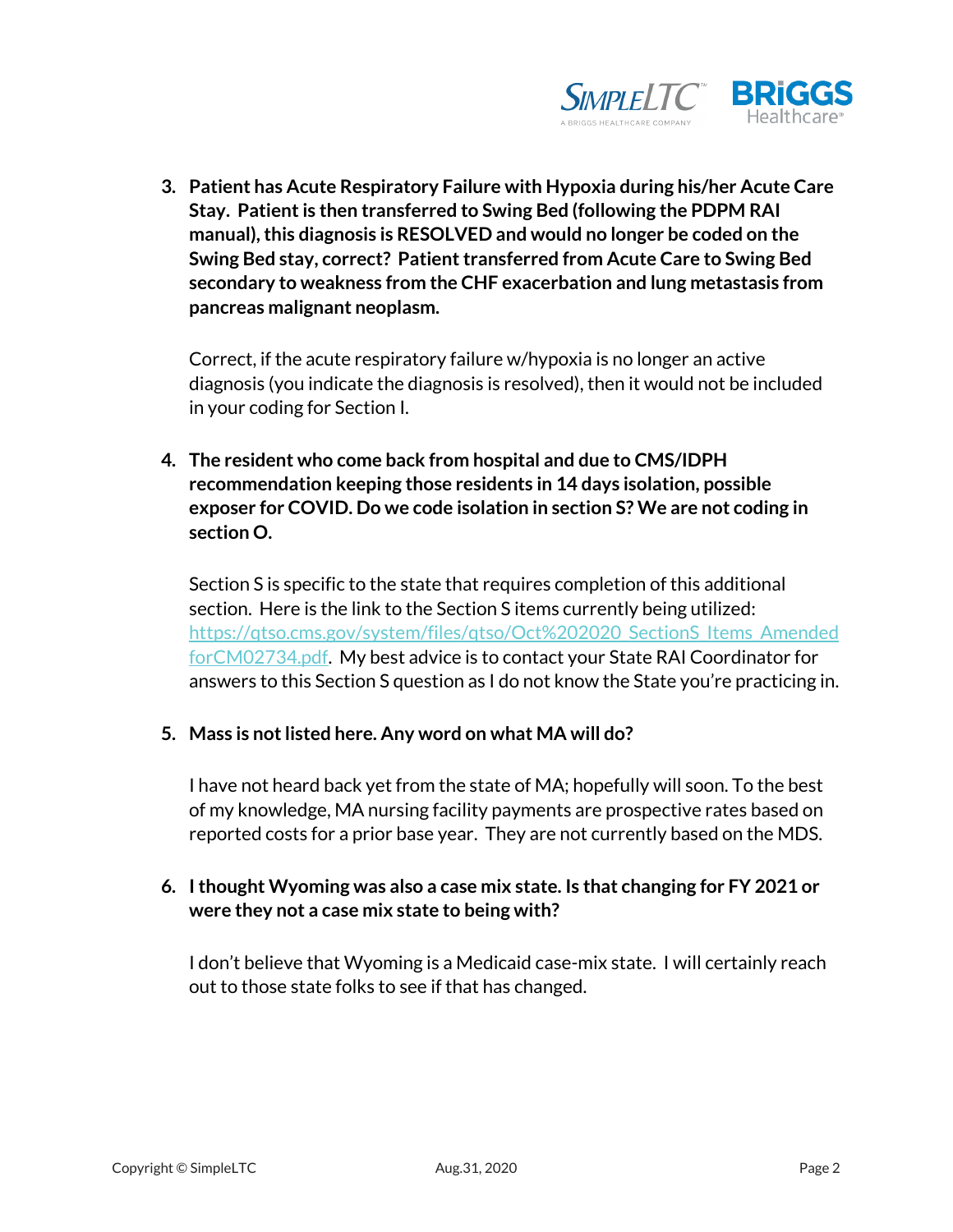

## **7. So, the PDPM will be used to calculate the Z250A alternate state code correct?**

You've asked a great question – one that gave me a bit of pause and thus will need to research further! This is from the RAI Manual for Z0200A & B (I believe this is the appropriate item); below that for Z0250A&B:

Z0200: State Medicaid Billing (if required by the state)

| Z0200. State Medicaid Billing (if required by the state) |                                     |  |  |  |  |  |
|----------------------------------------------------------|-------------------------------------|--|--|--|--|--|
|                                                          | A. Case Mix group:                  |  |  |  |  |  |
|                                                          |                                     |  |  |  |  |  |
|                                                          | <b>Version code:</b><br><b>B.</b>   |  |  |  |  |  |
|                                                          |                                     |  |  |  |  |  |
| <b>Enter Code</b>                                        | C. Is this a Short Stay assessment? |  |  |  |  |  |
|                                                          | $0.$ No                             |  |  |  |  |  |
|                                                          | Yes                                 |  |  |  |  |  |

**Item Rationale** 

• Used to capture the payment code in states that employ the MDS for Medicaid case-mix reimbursement.

#### Coding Instructions for Z0200A, Case Mix Group

• If the state has selected a standard payment model, this item will usually be populated automatically by the software data entry product. Otherwise, enter the case-mix code calculated based on the MDS assessment.

#### Coding Instructions for Z0200B, Version Code

• If the state has selected a standard payment model, this item will usually be populated automatically by the software data entry product. Otherwise, enter the case mix version code in the spaces provided. This is the version code appropriate to the code in Item Z0200A

#### Z0250: Alternate State Medicaid Billing (if required by state)

|  |                      |  |  |  |  | 50. Alternate State Medicaid Billing (if required by the state) |  |
|--|----------------------|--|--|--|--|-----------------------------------------------------------------|--|
|  | A. Case Mix group:   |  |  |  |  |                                                                 |  |
|  |                      |  |  |  |  |                                                                 |  |
|  | <b>Version code:</b> |  |  |  |  |                                                                 |  |
|  |                      |  |  |  |  |                                                                 |  |

#### **Item Rationale**

zo:

- Used to capture an alternate payment group in states that employ the MDS for Medicaid case-mix reimbursement. States may want to capture a second payment group for Medicaid purposes to allow evaluation of the fiscal impact of changing to a new payment model or to allow blended payment between two models during a transition period.

#### Coding Instructions for Z0250A, Case Mix Group

• If the state has selected a standard *payment* model, this item will usually be populated automatically by the software data entry product. Otherwise, enter the case-mix code calculated based on the MDS assessment.

#### Coding Instructions for Z0250B, Version Code

· If the state has selected a standard payment model, this item will usually be populated automatically by the software data entry product. Otherwise, enter the case mix version code in the spaces provided. This is the version code appropriate to the code in Item Z0250A.

#### **8. Is California not a case mix state for Medicaid?**

I don't believe California is a Medicaid case-mix state.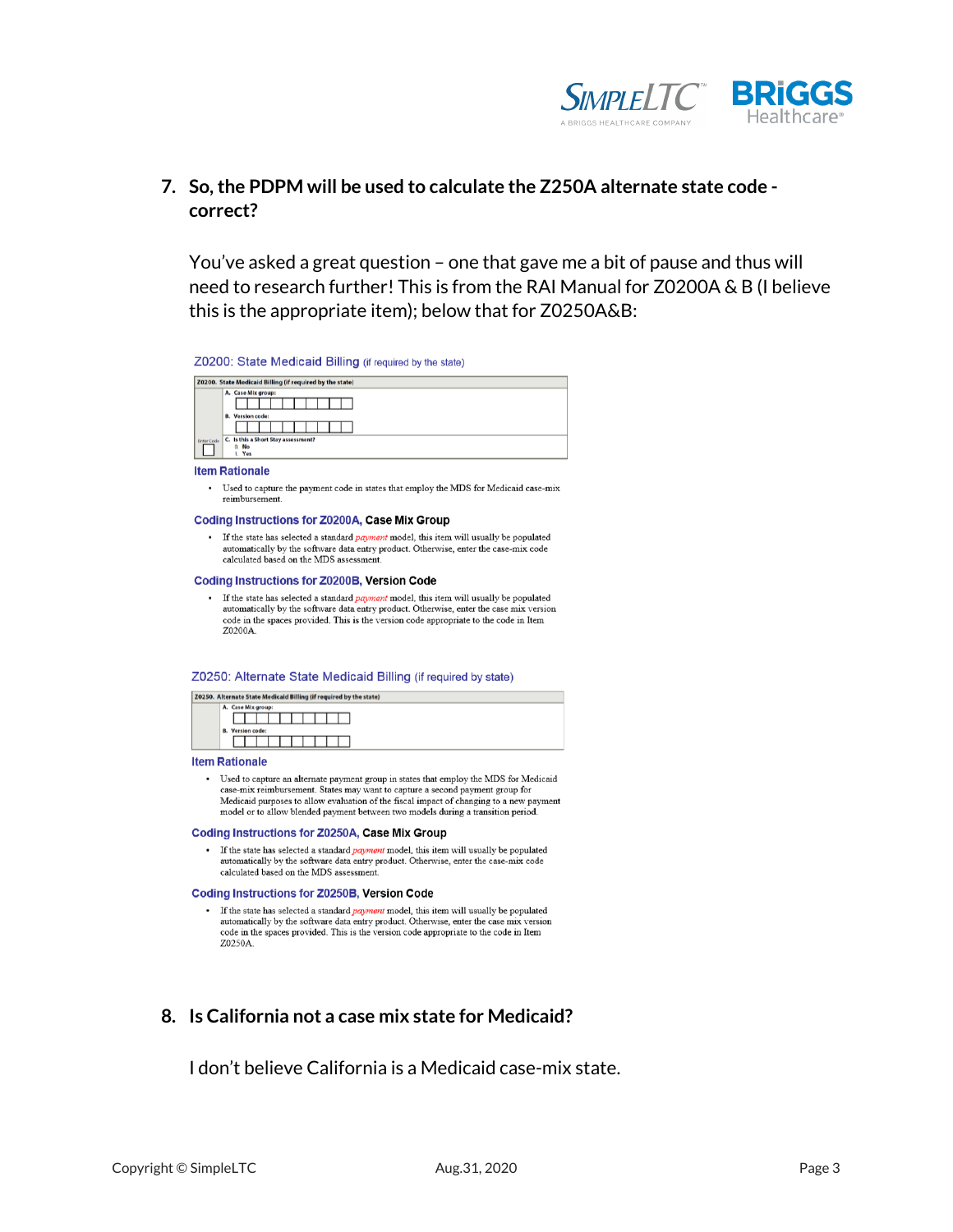

**9. Just to clarify on the page list of the states... if the "x" is in the box for our state for the PDPM column, has it already been decided that my state will use the PDPM payment codes?**

Correct. The X in that column reflects that your state has opted to use PDPM for Medicaid case-mix reimbursement calculation.

**10.Will V1.17.2 still report RUG in Z0200 as they do now? Z0200 - State Medicaid Billing (if required by the state).**

Please reference my answer to Question #7 above. I believe it is Z0200 but am going to check.

### **11.Will this replace doing a 5-day for PDPM?**

If you are asking about replacing a 5-day assessment for Medicare reimbursement, it will not. You will still need that assessment to establish reimbursement. There are some Managed Medicaid entities that utilize the 5 day now – I am not aware of what their plans might be as of October 1, 2020. I am not entirely certain what you are asking, so if my answer is not an answer for you, please contact your state RAI Coordinator.

## **12.Any guidance on what will happen with the Return to Provider codes in I0020B? We have many LTC residents that have a primary diagnosis of something that is considered Return to Provider for PDPM.**

That is one of the questions I have submitted to CMS as well as a couple of RAI Coordinators in a Medicaid case-mix state. I have not received an answer yet. I would be very surprised if the allowed RTPs to be coded here but I believe there will be instances, for LTC residents, where there is not an applicable code that is not an RTP. I am hoping to hear back shortly! This is what I found in the Errata document, but I am not certain it answers our questions on RTP: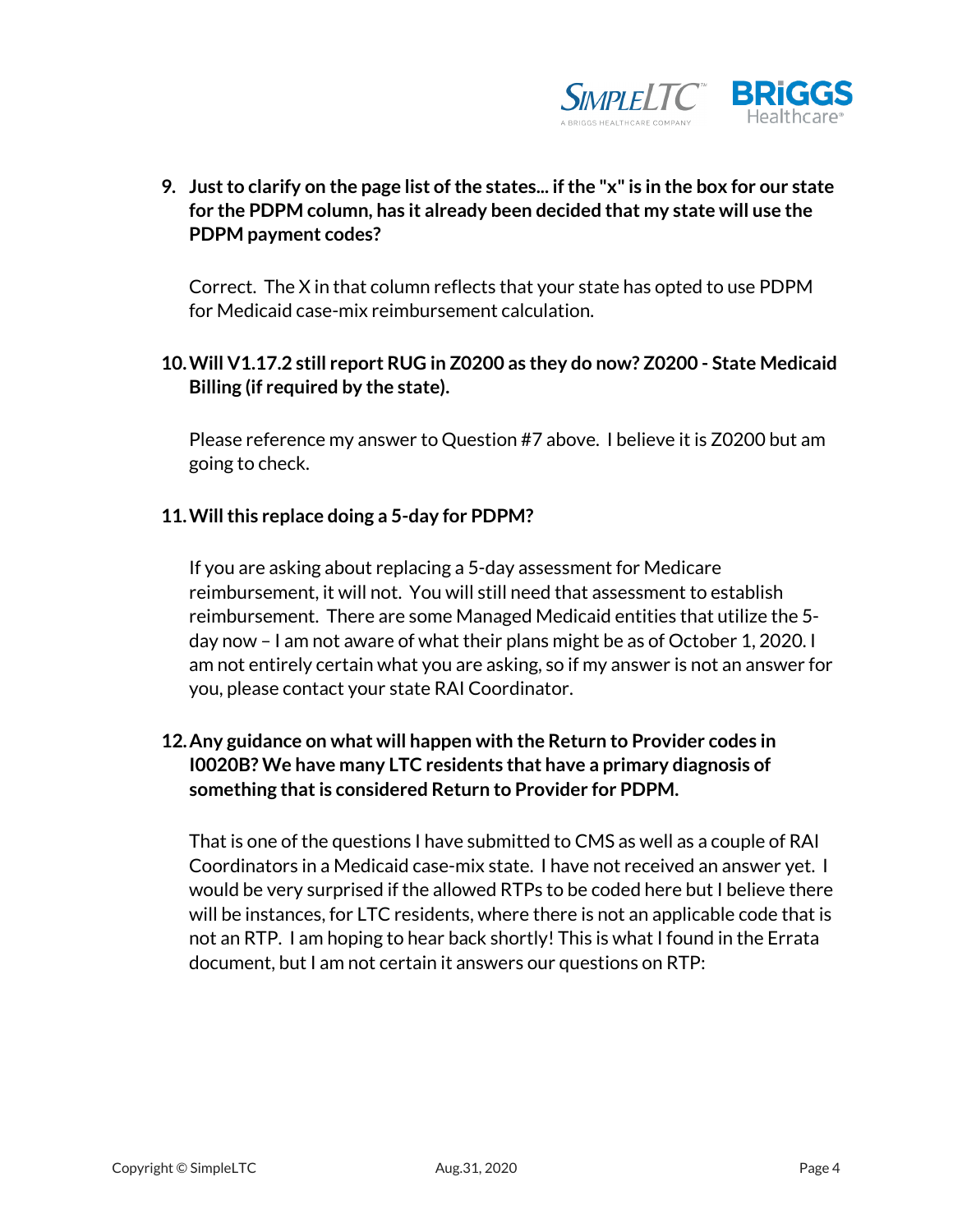



| <b>Issue</b><br>ID | Problem                                                                                                                                                                                                                                                                                                                                                            | <b>Resolution</b>                                                                                                                                                                                                                                                                                                                                                                                                                                                                                                                                                                                                                                                                                        | <b>Status</b>                                                                                                                                                    |
|--------------------|--------------------------------------------------------------------------------------------------------------------------------------------------------------------------------------------------------------------------------------------------------------------------------------------------------------------------------------------------------------------|----------------------------------------------------------------------------------------------------------------------------------------------------------------------------------------------------------------------------------------------------------------------------------------------------------------------------------------------------------------------------------------------------------------------------------------------------------------------------------------------------------------------------------------------------------------------------------------------------------------------------------------------------------------------------------------------------------|------------------------------------------------------------------------------------------------------------------------------------------------------------------|
| 12                 | PDPM calculations for OBRA assessments will utilize<br>two lookup tables for 10020B: the existing lookup table<br>and a secondary lookup table, which will direct the<br>PDPM to utilize the Medical Management category if<br>the code is found.<br>A new WARNING edit will be issued if the submitted<br>value for I0020B is not present in either lookup table. | A new WARNING edit, -3967, will be created and<br>read as follows:<br>If A0310B=[99] and STATE PDPM OBRA CD is<br>active and STATE PDPM OBRA CD=[1] and<br>10020B cannot be found in either data spec<br>dictionary table pdpm_icd_codes_FYxxxx or<br>pdpm icd codes 2 FYxxxx (where FYxxxx is the<br>fiscal year matching the target date of the<br>assessment), then the PDPM cannot be determined<br>for this assessment.<br>NOTE: ASAP will use the DMS value for the state<br>where the assessment was performed instead of<br>STATE PDPM OBRA CD to determine whether<br>this warning is applicable.<br>This edit will only apply for assessments with target<br>date on or after October 1, 2020. | This change will be<br>made in the next<br>version of the MDS<br>3.0 Data Submission<br>Specs.<br>It will be implemented<br>in production on<br>October 1, 2020. |

## **13.Regarding Section I Primary Diagnosis, what should we be coding in this item for OBRA? Since the resident is no longer under skilled level of care, should we use the Admission diagnosis?**

This is another question that I have posed to CMS and a couple of RAI Coordinators in a Medicaid case-mix state. I have written but have not received an answer yet. As a clinician, I would think that for an OBRA assessment, it would be the diagnosis that reflects the reason for the stay in the LTCF and at the time the OBRA is completed. I am not regulatory though and thus the reason for my asking regulators what they expect for LTC residents.

## **14.Will GG in Comprehensive and Quarterly be coded the same as "most usual" like in Admission or code as "most dependent" in regular G now?**

Section GG for the OBRA Medicaid case-mix states will function just as it has for SNF PPS – usual during the observation period. Section G will retain the most dependent, following the Rule of 3 as it has for over 20 years.

## **15.What does it mean for PA " no earlier than 1/1/21"?**

PA is not wanting OBRAs coded for GG0130, GG0170, I0020 and J2100 for LTC/non-skilled residents until January 1, 2121.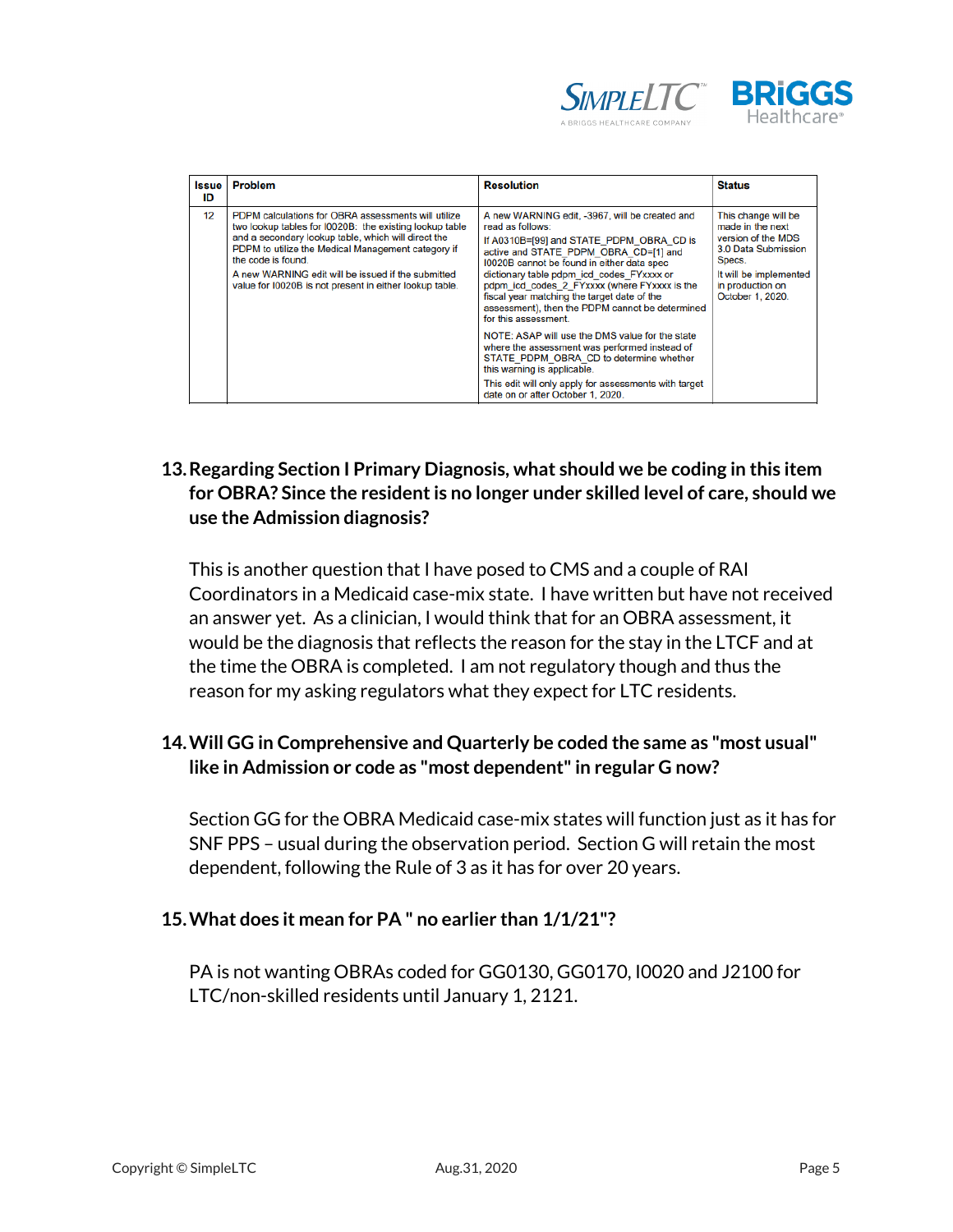

## **16.Do you have an on-demand webinar for section G? I like the one for section GG.**

Thank you for that suggestion! I will certainly give it some thought.

### **17.Will we have to go through and recode LTC residents to fit a PDPM category?**

You will not/I have not heard that any state is requiring such an action. We'll begin using MDS 3.0 v1.17.2 on October  $1<sup>st</sup>$  for states that have opted to use the PDPM version for calculation of Medicaid case-mix reimbursement (with the exception of the state of PA (see my answer to Question #15 above). The next OBRA assessment you do will be coded according to your state's decision to use GG0130, GG0170, I0020 and J2100.

**18.As we continue to see an increase of beneficiaries enrolling into Medicare Advantage plans, some SNFs admit just as many FFS for MA plans as MCR Part A. Does Simple have any plans to be able to collect data for MDS' for those FFS on an MA plan since these MDS' are being completed as non-CMS since Medicare does not allow for those to be submitted? There seems to be a lot of data not getting included.**

Yes, SimpleLTC has plans to start accepting Medicare Advantage and Managed Care assessments soon. Availability, however, will be dependent on which EHR you are using to complete your MDS assessments.

#### **19.For OBRA, will the second column be dashed?**

I am thinking that the EMR vendors will not make the second column (Discharge Goal) available for data entry (it will be greyed-out) as we are not required to complete that second column on OBRA reviews.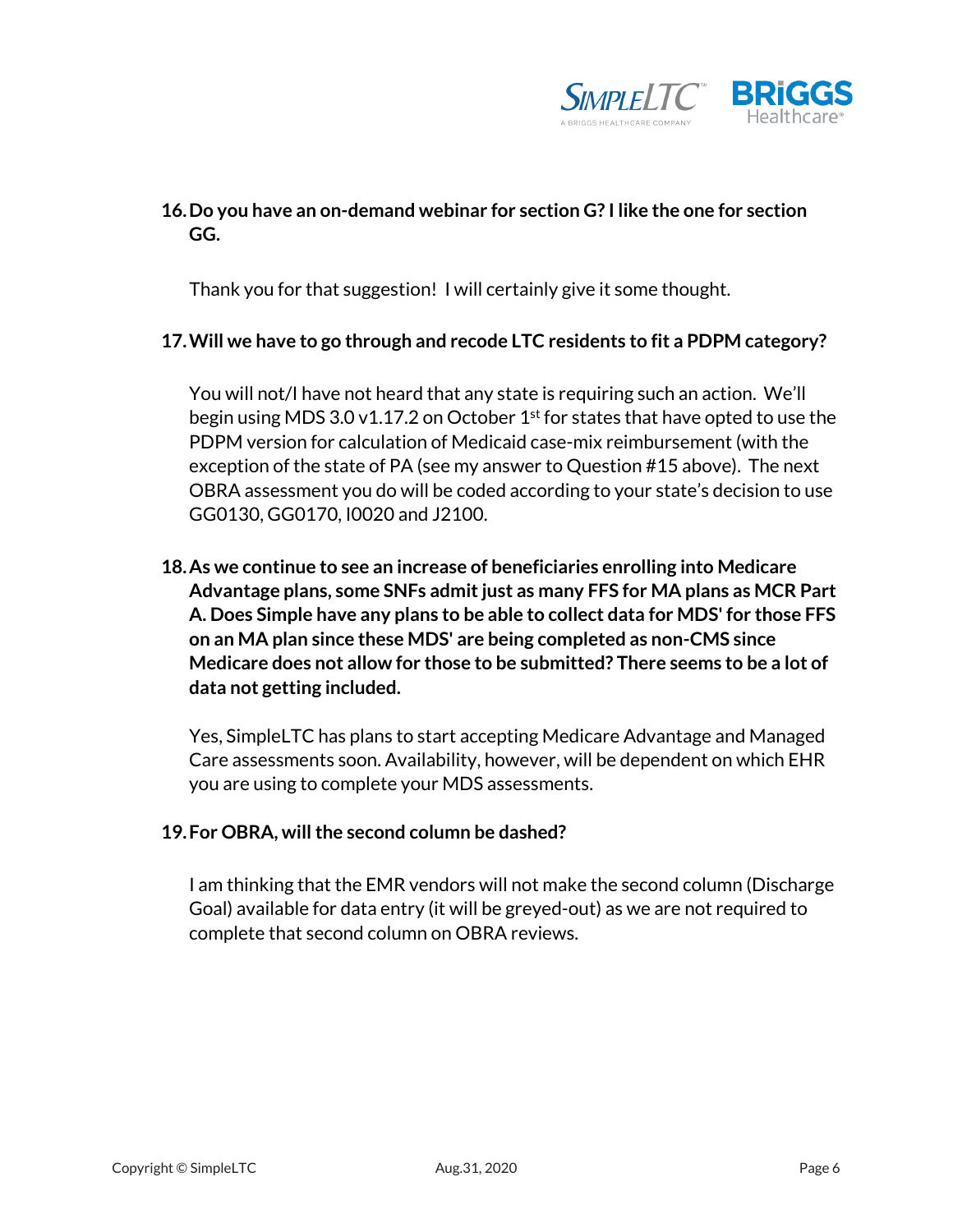

## **20.When we switched to PDPM last October, the MDS for existing Medicare had to be adjusted and resubmitted. With the change from RUG to PDPM for case mix, will we have to perform similar changes to the MDS for our existing LTC?**

I do not believe that will be required this year – I certainly have not heard anything about it. We had to do that readjustment last October because we were moving from RUGS to PDPM, both "spoke different languages" for reimbursement calculation. That action also allowed for PDPM payment, based on the resident's condition to start October  $1<sup>st</sup>$  through the resident's discharge from skilled care. Prior to October 1st, your facility was reimbursed using the RUG classification.

## **21.With Managed Medicaid, we must provide PDPM scores as 5 day completed assessment. Does this run along lines of case mix Medicaid?**

Please check with/confirm this with your Managed Medicaid insurer. Are you in a Medicaid case-mix state? Managed Medicaid is not always the same as Medicaid case-mix.

## **22.When a state chooses their option does it apply to both Medicaid and Medicare?**

Only Medicaid for the case-mix states. Medicare is Federal – states have no "say" in that.

### **23.Is section "G" going away completely?**

Not for a couple of years anyway! That was the plan with the draft MDS 3.0 v1.18 Item Set however it did not allow the Medicaid case-mix states to calculate reimbursement. With all of us working feverishly with COVID, CMS pulled back v1.18. We will not see an updated MDS 3.0 version (the middle number, if you will in the version identification) for 2 full fiscal years after the end of the declared PHE. Section G will be around for a bit longer.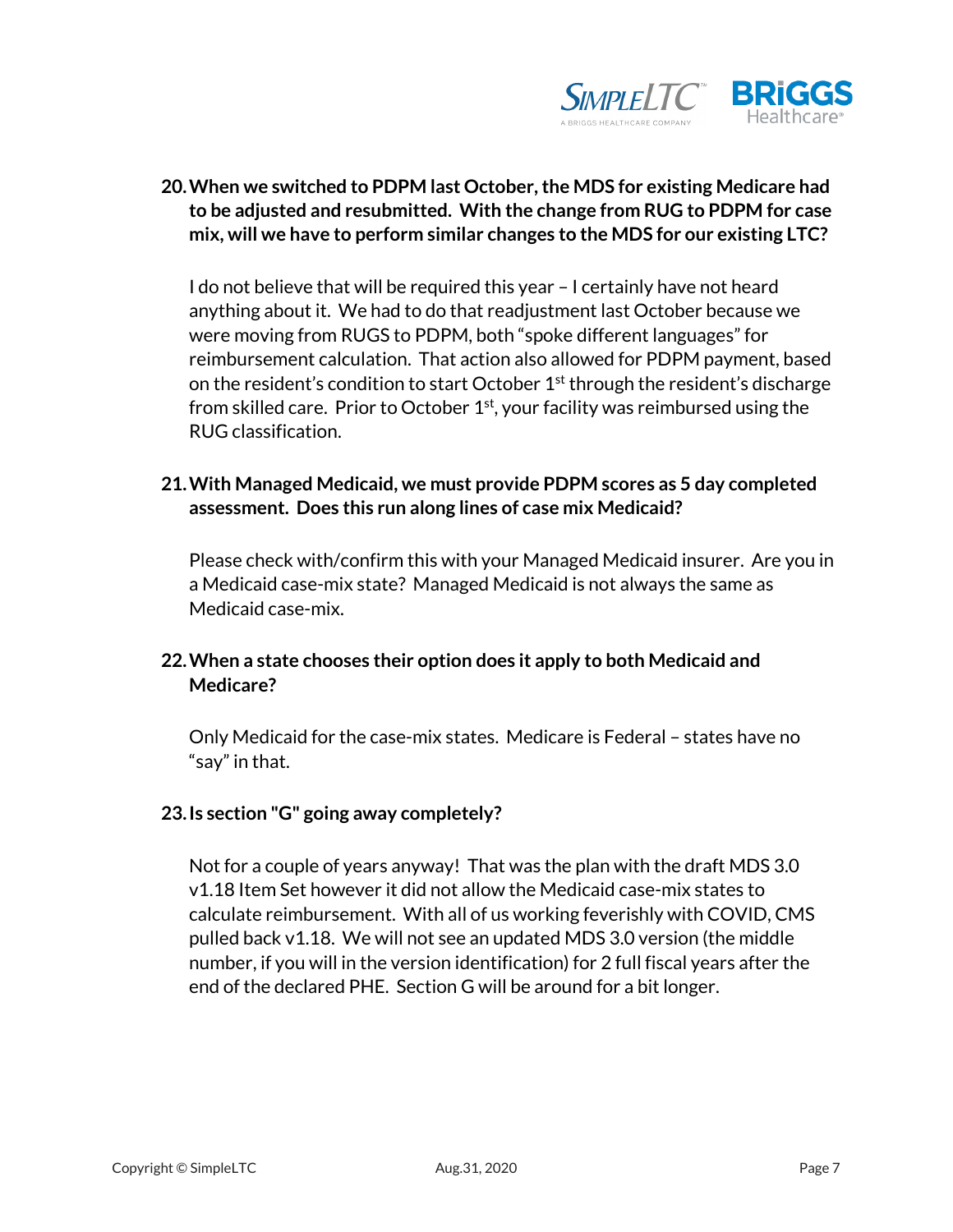

## **24.If I am not a Case Mix State, should I expect no changes coming October 1st? I live in MI.**

Beyond the version identification of the MDS Item Set you are completing/submitting being v1.17.2, you will not have any changes to manage.

## **25.For supportive documentation for GG for OBRA, will we need to have GG Huddle notes?**

Huddle notes will help the MDS Coordinator or clinician completing Section GG to properly encode those items, but they are not usually part of the permanent resident record as they tend to include notes for multiple residents. Do you use flowsheets?

### **26.What do you recommend if CNAs charting on GG or G is not accurate during your lookback period?**

The first thing you will want to do is interview and coach the CNA on accurate recording of assistance/interaction with the resident to ensure future, accurate charting. Work with the CNA to model the activity and how it would be coded. Do not allow caregivers to copy from previous documentation as that skews the actual identification of resident functioning. Audit periodically to ensure accurate representation of assistance.

### **27. Section G still has no impact on Medicare Part A PDPM, correct?**

You are correct.

#### **28.Is Florida moving to OBRA or PDPM? I did not see that one on your list.**

Florida, to my current knowledge, is not a Medicaid case-mix reimbursement state.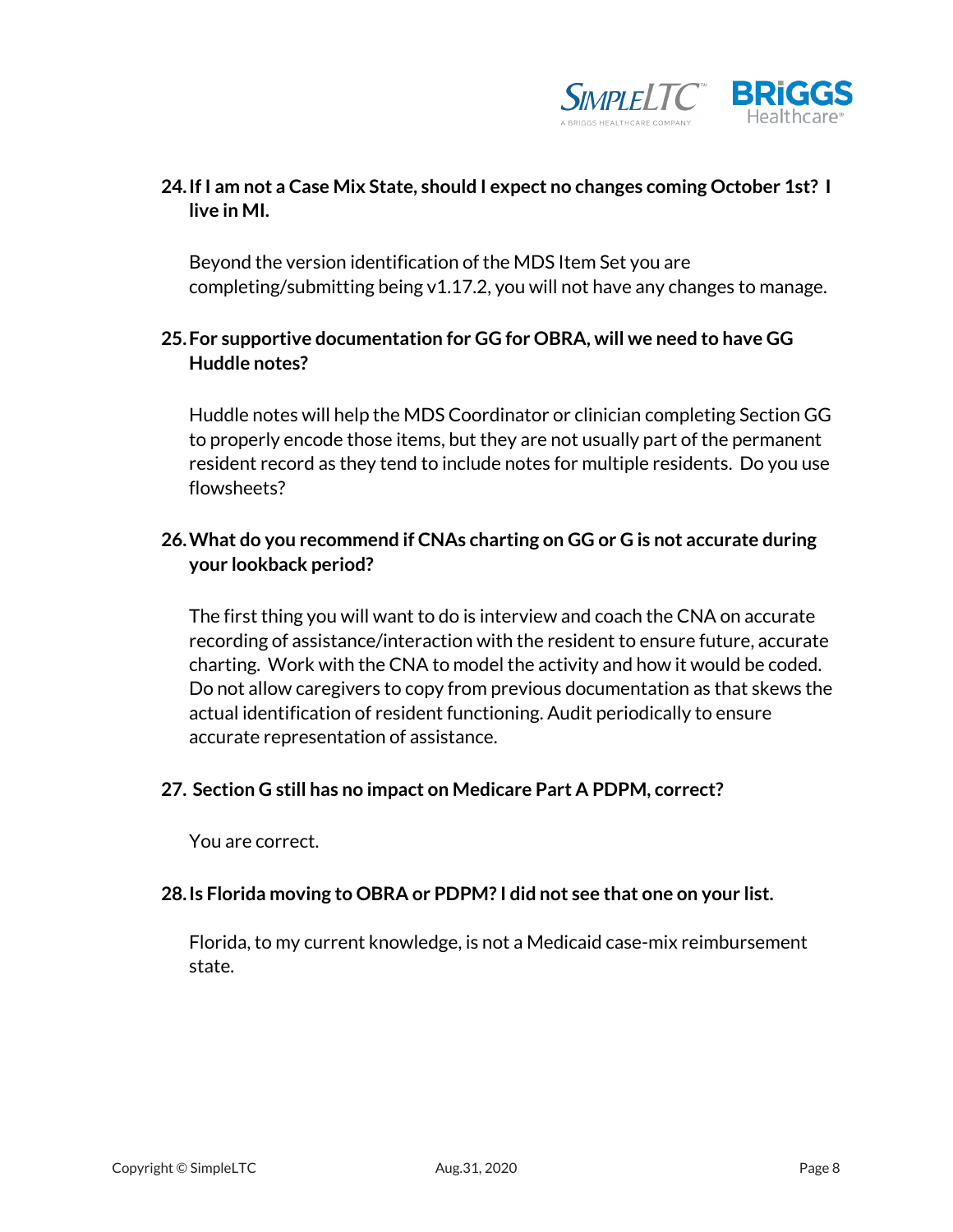

#### **29.Can extra quarterlies be done for case mix purposes?**

I have no reason to believe that they cannot still be done going forward from October, especially if your state allows that now. If in doubt, check with your state RAI Coordinator.

#### **30.How do you recommend capturing section GG information?**

If you mean capturing for documentation purposes, flowsheets with the items/functions to be evaluated work great, especially with references to what is to be evaluated – the definitions and codes. If you mean how to obtain the Section GG information, it will take a team. This is what is found on GG-10, Section 3 of the RAI Manual: "CMS anticipates that an interdisciplinary team of qualified clinicians is involved in assessing the resident during the three-day

### **QUALIFIED CLINICIAN**

Healthcare professionals practicing within their scope of practice and consistent with Federal, State, and local

assessment period." Also: law and regulations. I recommend that you

gather your team now – before October 1 – to review what you need to put in place to start Section GG observation. Practice now with your team – you won't actual code GG on the current MDS' but provide the experience of gathering the data for a few of the residents you currently care for. Licensed nurses should definitely be involved. If you have therapists on your staff, enlist their assistance – you're lucky. If you have contract therapists, speak to them about assisting with GG item evaluation. Remember too the coding for GG – some residents cannot or have not negotiated stairs – there is a code for those kinds of situations. 09 = not applicable, not attempted and resident did not do this before; 10 = not attempted because of environmental limitations (lack of equipment, weather issues); and 88 = not attempted due to medical condition or safety concerns. There is literally a code for every scenario for Column 1 so you should be able to code and not dash (-) those fields.

You can also view the on-demand recording for 2 great Section GG webinars – see Slide #25 for that info. There are some great tips within those resources.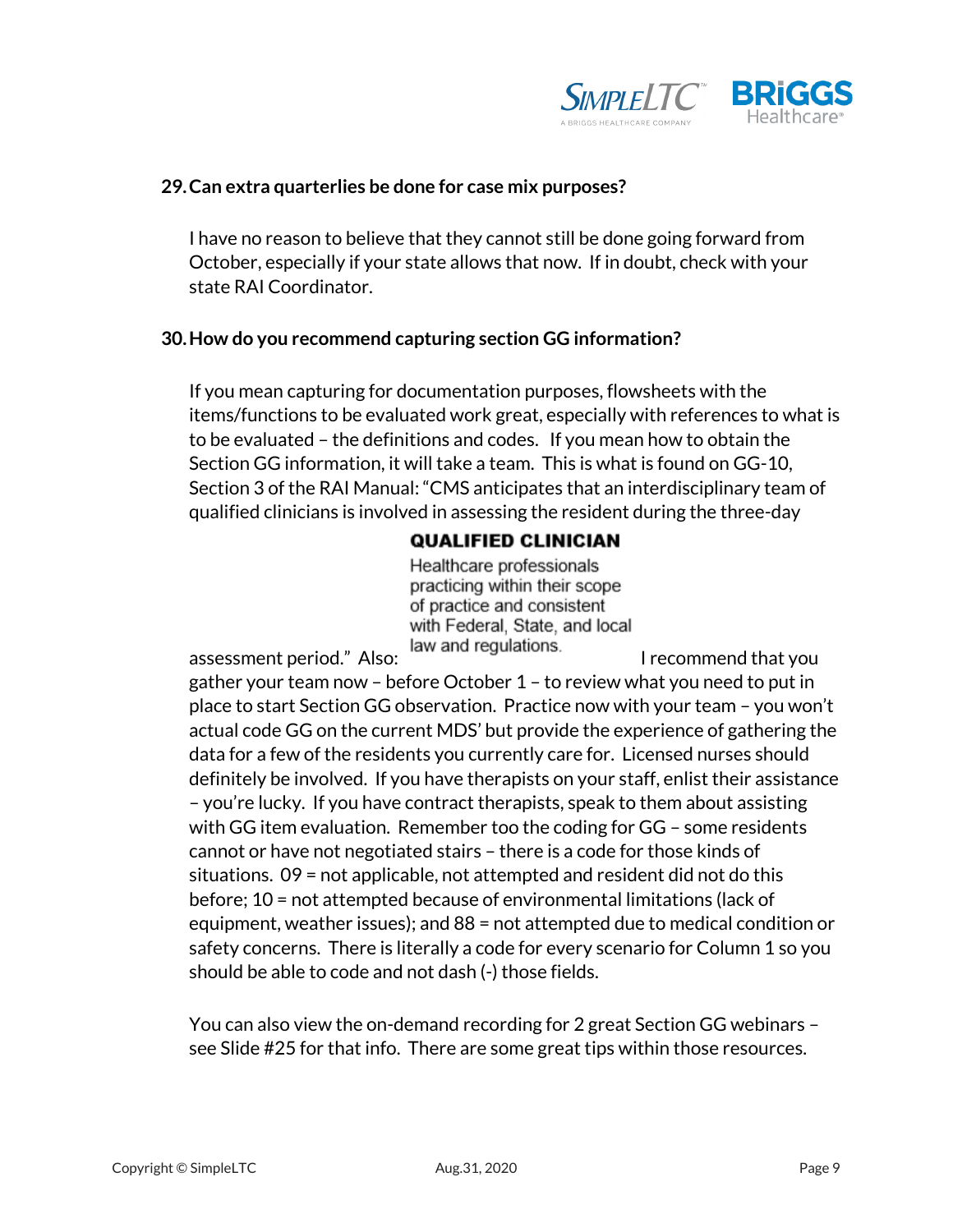

### **31.Where do you find CMS "expected" self-care & mobility score?**

Expected scores are calculated by CMS upon acceptance of the 5-day assessment. You can find out more information about it in the SNF QRP [Measure Calculations and Reporting User's Manual.](https://www.simpleltc.com/wp-content/uploads/2020/08/SNF-QRP-Measure-Calculations-and-Reporting-Users-Manual-V30.pdf) The logistic regression covariates and their coefficients for calculating the expected score can be found in the appendices.

For SimpleLTC customers, your CMS expected self-care and mobility scores are automatically calculated and located under the Function Scores tab in SimpleAnalyzer™.

#### **32.How does CMS determine the functional score? what is this based on?**

That I can't answer in a concise manner! I encourage you to review this Fact Sheet: PDPM Patient Classification (ZIP) You'll find it at: [https://www.cms.gov/Medicare/Medicare-Fee-for-Service-](https://www.cms.gov/Medicare/Medicare-Fee-for-Service-Payment/SNFPPS/PDPM)[Payment/SNFPPS/PDPM.](https://www.cms.gov/Medicare/Medicare-Fee-for-Service-Payment/SNFPPS/PDPM) It is a 5-page Fact Sheet that is easy to follow.

### **33.Which 3 days should be used in the look back for Section GG OBRA?**

The ARD (Assessment Reference Date) + the 2 days immediately prior to the ARD are your observation/look-back days for OBRA assessments.

### **34.Our facility does not have Medicaid billing. Does that mean the annual OBRA will not require the extra GG coding?**

Correct. If you do not have Medicaid beneficiaries in your facility and your state is not a Medicaid case-mix state, you will not code GG0130, GG0130, I0020 and J2100 on OBRA assessments.

### **35.Is the ICD PDPM mapping a zip file? I can't access it.**

It is indeed a .zip file:  $\frac{FY 2021 \text{ PDPM ICD-10 Mappings (ZIP)}}{FY 2021 \text{ PDPM ICD-10 Mappings (ZIP)}}$ . Ask your IT or someone in the Business Office for assistance with accessing/unzipping that file.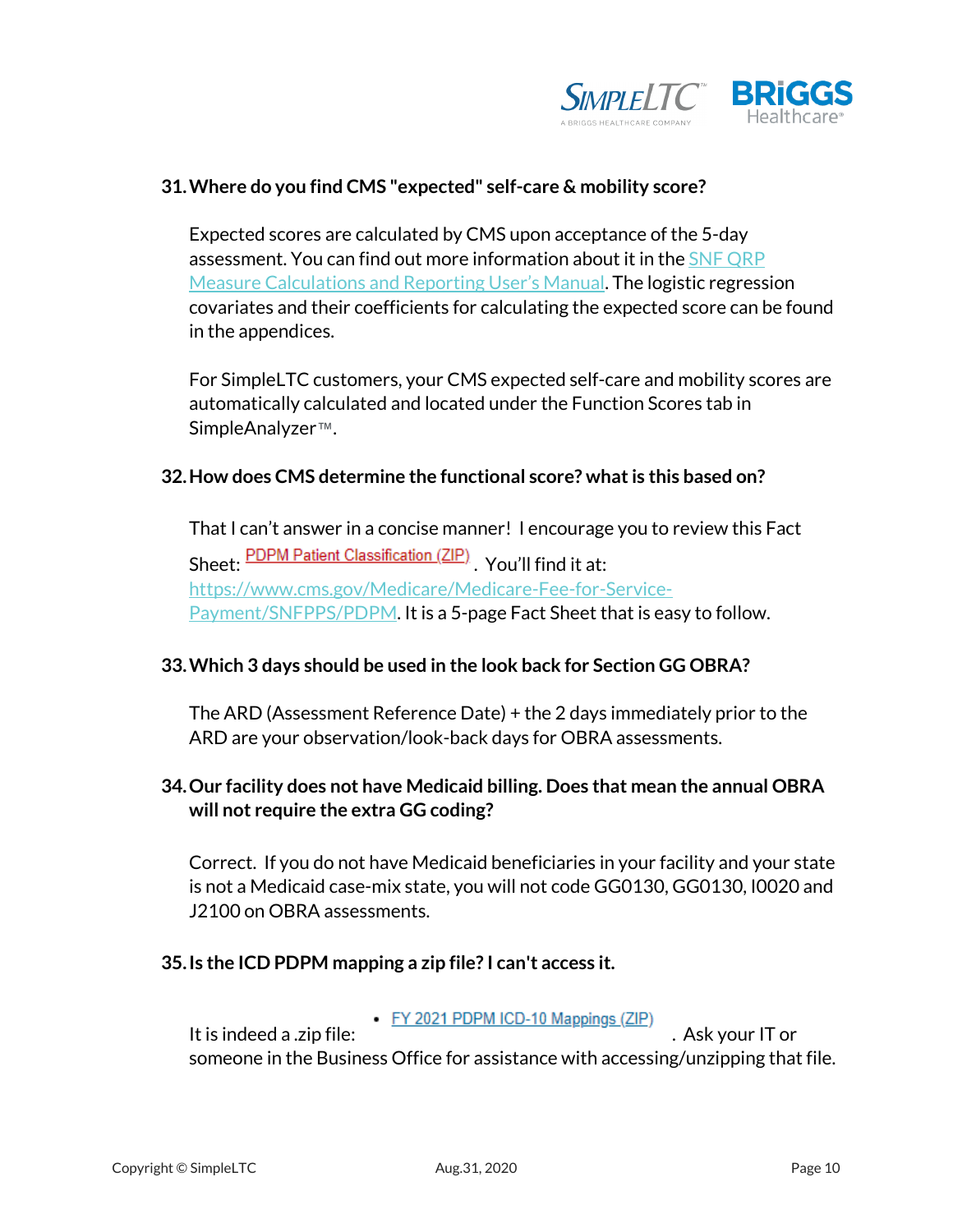

### **36.Is pain still part of QMs?**

It is. Check it out at[: https://www.cms.gov/Medicare/Quality-Initiatives-](https://www.cms.gov/Medicare/Quality-Initiatives-Patient-Assessment-Instruments/NursingHomeQualityInits/Downloads/MDS-30-QM-USERS-MANUAL-v121.pdf)[Patient-Assessment-Instruments/NursingHomeQualityInits/Downloads/MDS-](https://www.cms.gov/Medicare/Quality-Initiatives-Patient-Assessment-Instruments/NursingHomeQualityInits/Downloads/MDS-30-QM-USERS-MANUAL-v121.pdf)[30-QM-USERS-MANUAL-v121.pdf.](https://www.cms.gov/Medicare/Quality-Initiatives-Patient-Assessment-Instruments/NursingHomeQualityInits/Downloads/MDS-30-QM-USERS-MANUAL-v121.pdf)

**37.If your state is undecided, does education/training need to be done just in case? Also, who do we contact to try and get a response on their decision? I've sent emails and tried calling several times but for Kansas have not been getting any responses from anyone.**

I hear you – it is tough sometimes to get a response. CMS has stated that states will be notifying their facilities as to their decision on case-mix so watch for such notification. You could also contact your State RAI Coordinator or MDS Automation Coordinator (you'll find the most current Appendix B with those individuals identified at: [https://www.cms.gov/files/document/appendix-b-](https://www.cms.gov/files/document/appendix-b-08272020.pdf)[08272020.pdf\)](https://www.cms.gov/files/document/appendix-b-08272020.pdf); you could also contact your state's Medicaid agency. Lastly, your EMR/EHR vendor may have that information. I would wait to do any training until you know what Kansas decides to do – to avoid confusion for your staff.

**38.Can you share the two links on the I2000 page? It had to do with case mix and PDPM tracking.**

I would be happy to!

[https://www.cms.gov/Medicare/Medicare-Fee-for-Service-](https://www.cms.gov/Medicare/Medicare-Fee-for-Service-Payment/SNFPPS/PDPM)[Payment/SNFPPS/PDPM](https://www.cms.gov/Medicare/Medicare-Fee-for-Service-Payment/SNFPPS/PDPM) is the landing page for PDPM. On that same page, scroll down the page to PDPM resources where you'll find this: FY 2021 PDPM ICD-10 Mappings (ZIP)

### **39.I am in Washington State. Anything changing for us?**

The state of Washington is a Medicaid case-mix state. WA has chosen to use PDPM for calculation of Medicaid reimbursement.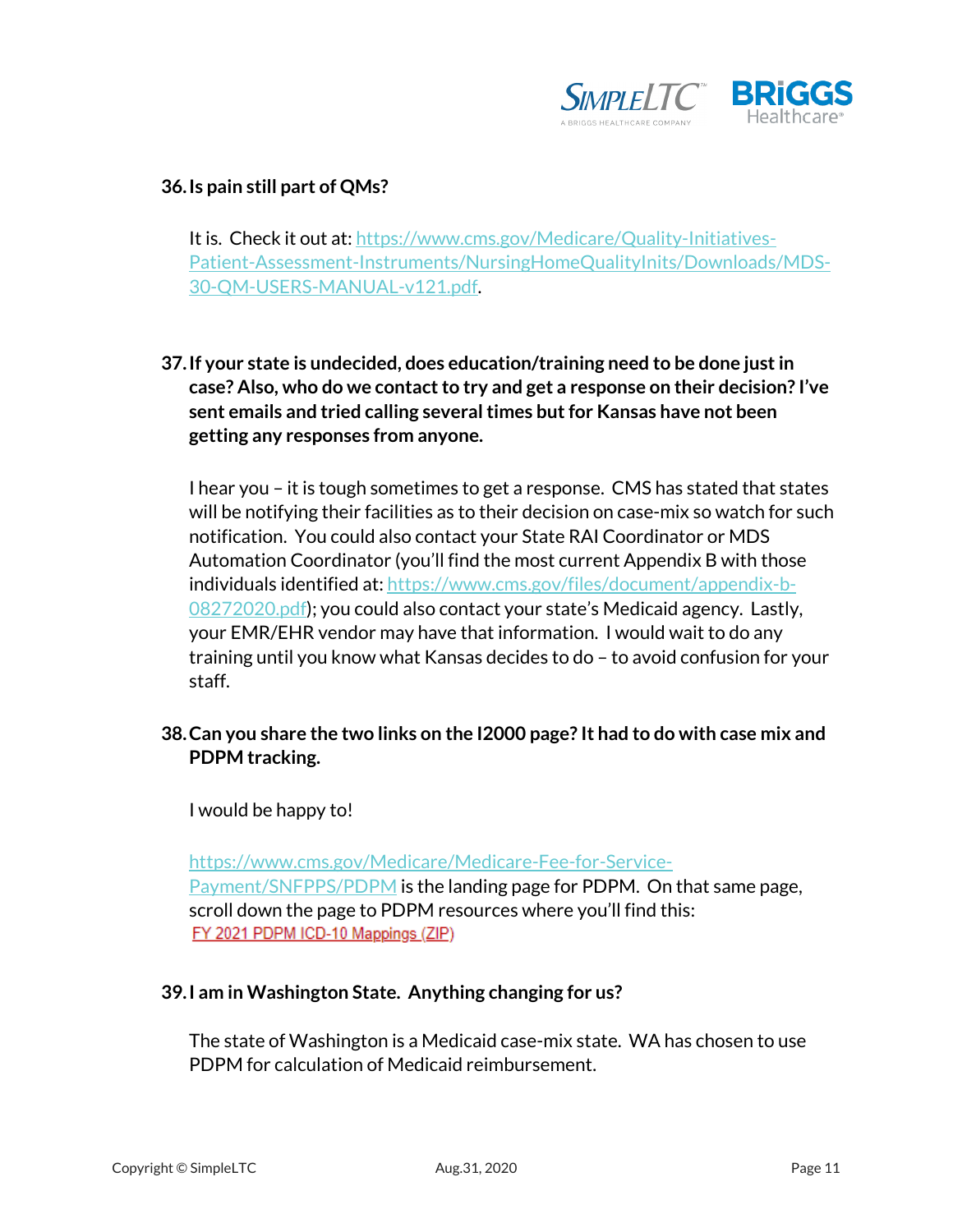

**40.If the state is using PDPM or reviewing the PDPM vs CMI to decide, they would not be able to have RTP for primary, correct? Otherwise, the PDPM HIPPS will not calculate accurately... I will be very surprised if they allow RTP for primary due to this reason.**

I think that as well! Please reference my answer to Question #12. Waiting for answers aren't we.

## **41.Can you please some of your thoughts about Generalized weakness for part B of skill?**

Part B works a bit differently than does Part A Skilled. Generalized weakness was typical verbiage many years ago. Without knowing any details, there is likely a more specific diagnosis(es) to qualify therapy intervention.

## **42.How about if resident LTC for hernia repair, will it count if he comes back after 3 days? Can I code it?**

I am not entirely certain what your asking. I will base my reply on the assumption you are asking about major surgery. Go back and review Slides #30 and #31; also, the RAI Manual, pages J-35 through J-37. You can code the hernia repair if it meets those definitions.

### **43.Would states be possibly different for their opinion for surgeries?**

I would not think there would be a difference of opinion between states. The Feds (aka RAI Manual) are pretty specific about what qualifies for major surgery. I cannot see an individual state changing that guidance.

## **44.If the BIMS or PHQ9 is completed late or signed off in Z0400 after the ARD, how is this viewed in Medicare post payment audit? Especially if it impacts the SLP and Nursing CMG.**

Neither would be considered part of the PDPM calculation if it is not encoded on the target MDS and done prior to the ARD. Nothing should be coded on the MDS Item Set after the ARD.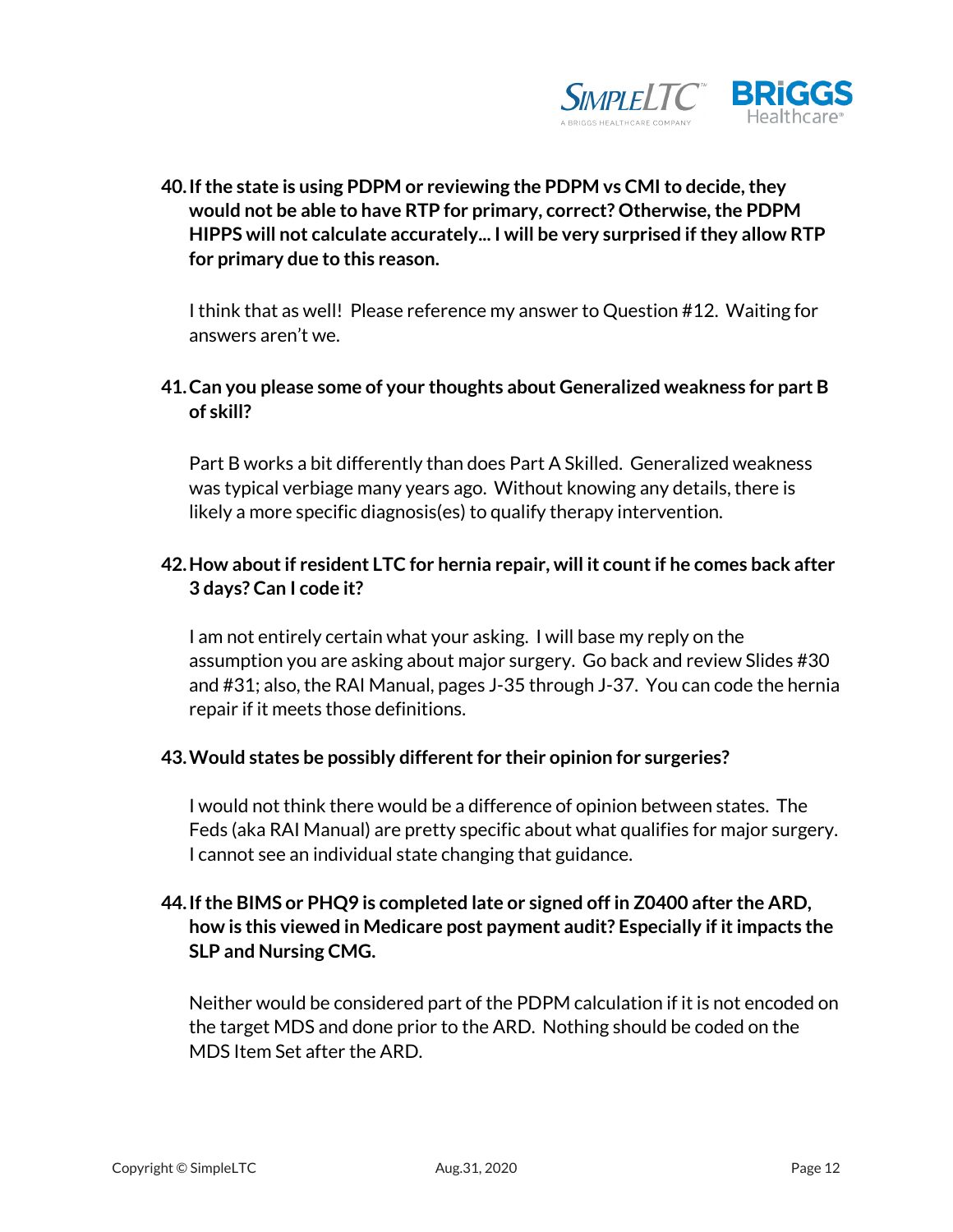

## **45.When it was an unplanned discharge in the past, it would not allow staff assessment. Do we need to do it no matter what time of day or night they discharge?**

That is always a tough one as unplanned discharge is just that – something usually serious happens and the resident needs to return to the hospital or leaves your facility suddenly. Also depends on the type of discharge.

If the discharge is a standalone discharge, the resident interview items will be skipped and the staff assessment for cognition will be required.

If the OBRA discharge is combined with either an OBRA or PPS MDS, the answer is different. From the instructions in the RAI Manual, if the resident interview was not completed for a resident who was not rarely/never understood, the gateway question (C0600) about whether the resident interview should be conducted should be answered Yes (1). All items would then be dashed. The staff assessment cannot be done.

## **46. Just clarifying, the interview must be the day of or the day before the ARD for PHQ9 and BIMS?**

The RAI Manual used to say that "out loud" however in the current manual, the only reference to that is found on Section J, Page J-8 (Pain Interview): "The lookback period on these items is 5 days. Because this item asks the resident to recall pain during the past 5 days, this assessment should be conducted close to the end of the 5- day look-back period; preferably on the day before, or the day of the ARD. This should more accurately capture pain episodes that occur during the 5-day look-back period."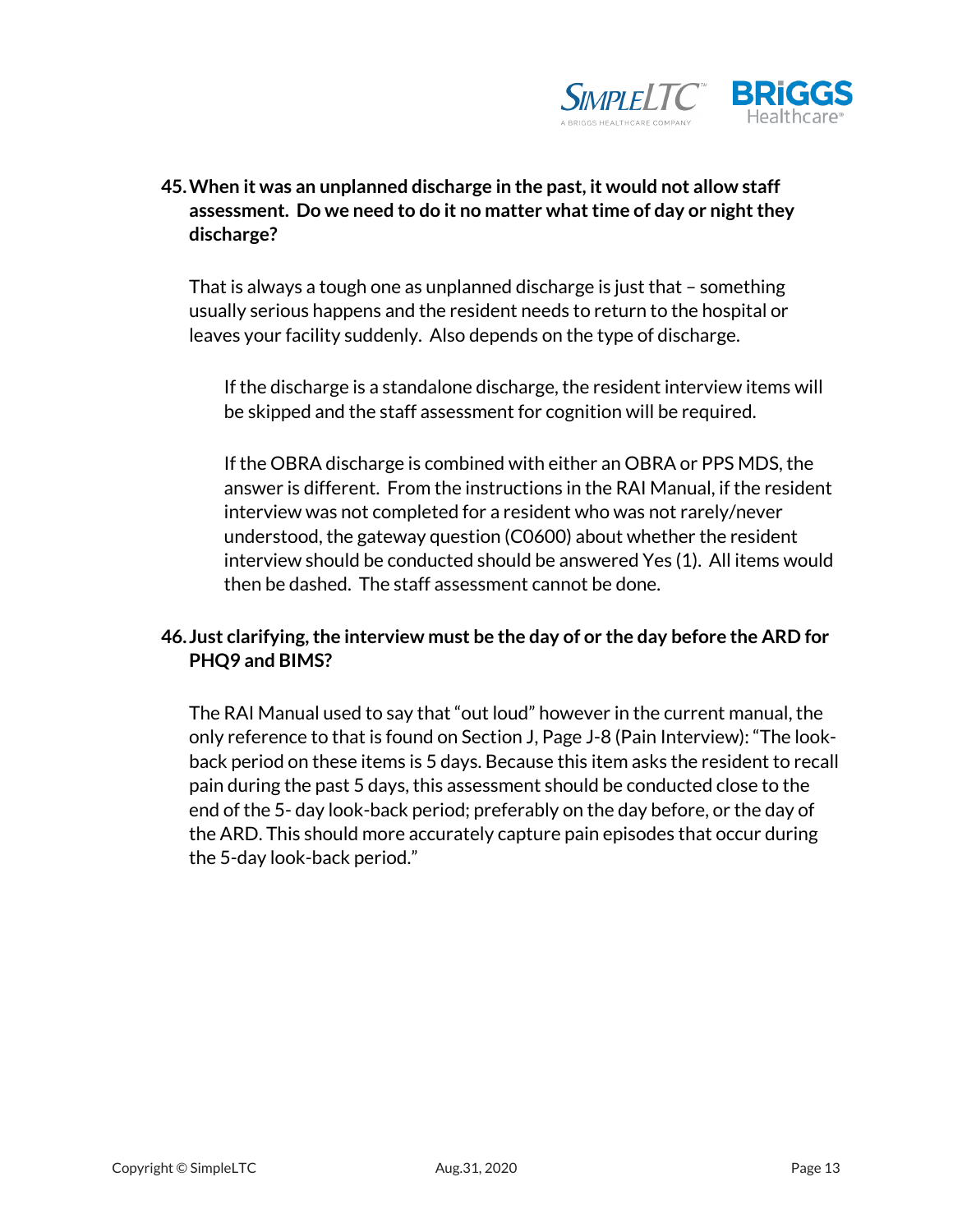

**47.I understand why we do the resident interviews. Unfortunately, I have noticed that residents have memorized the BIMS. I have had a resident score perfect on the actual BIMS but if I change the words they cannot remember. Has this been brought up before?** 

You bet it has!! Residents are really smart – I've had them parrot back those 3 words before I finished asking the question – sometimes when I walked in their room! That was precisely one of the reasons behind CMS reducing the frequency of such interviews with PPS assessments 2 or 3 years ago. I would encourage you to NOT change the words you use within the BIMS interview – I do not believe CMS or any surveyor would approve! Interviews must be conducted consistently.

**48.If the person interviewing is different from the staff that encodes the information on the MDS, can the staff encoding sign off the accuracy of the interview information in Z0400?**

See my answer ( $1<sup>st</sup>$  paragraph) to Question #61.

**49.Isn't it a recommendation that we do the interview the day before or day of ARD? We do have the 7 day look back to complete, don't we?**

Please reference my answer to Question #61.

**50.For coding isolation, if they have one day that meets all 4 of those criteria in the lookback, can I code isolation?**

Absolutely! Code away – it counts if it is during the look-back period.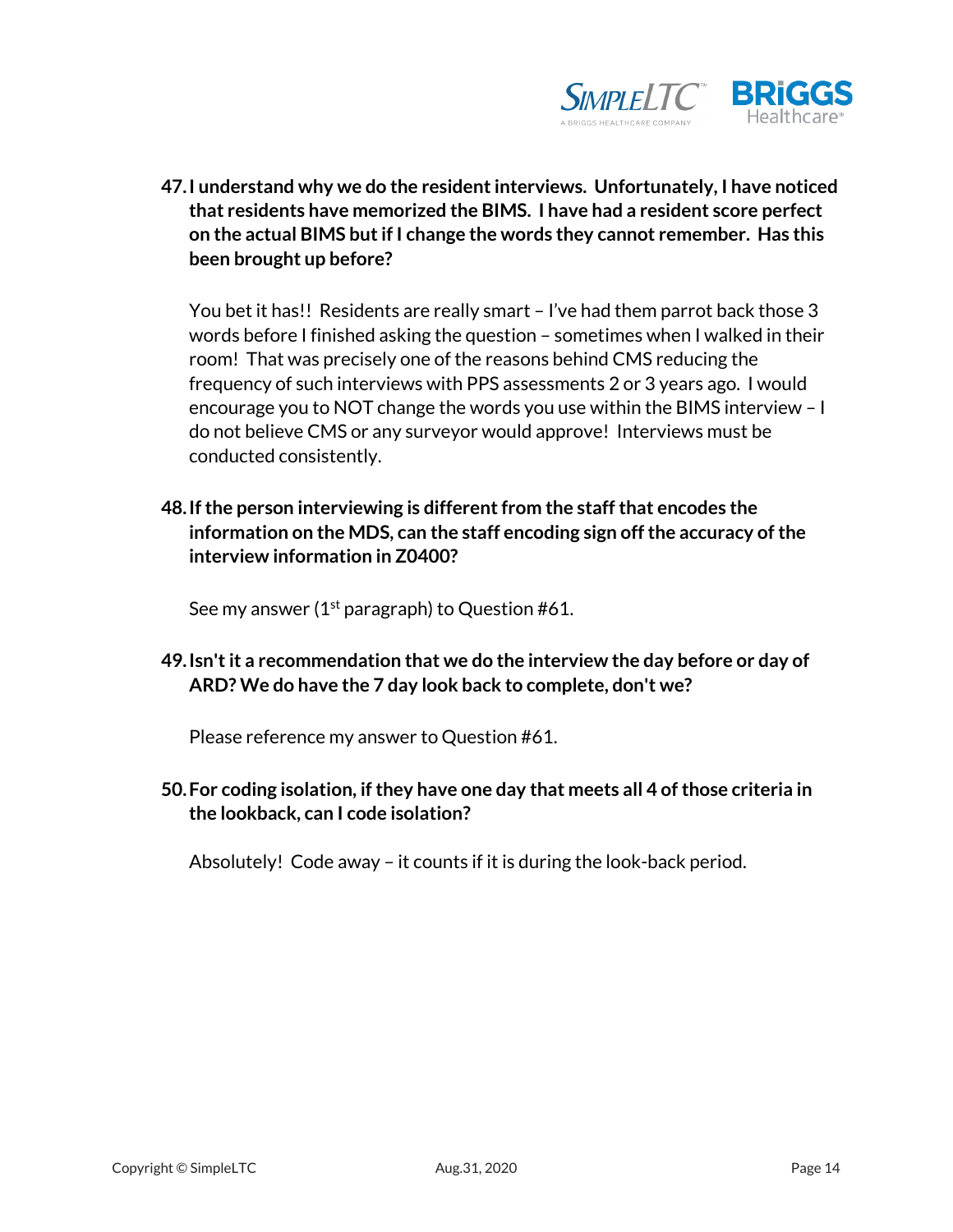

**51.When talking about training others such as CNAs, I thought many of the interviews required certain training. For example, PHQ9 and BIMS requires person to be an SSD or Nurse and Pain had to be a Licensed Nurse. Is that correct?**

It is not. CMS does not specify who can conduct resident interviews. The person conducting any of the interviews should review and follow the guidance provided in the RAI manual.

**52.For isolation, active infection is the actual positive COVID test with s/s of infection, right?**

Correct + the remaining 3 items = ability to code isolation. Reference Slide #35 for all four qualifiers.

**53.If the roommate of the COVID resident was discharged during the look-back period, can you code isolation? Does the resident have to be in the room by themselves during the 14-day look-back period?**

The resident must be alone in the room is one of the four qualifiers to code isolation on the MDS. If that is the case and all four qualifiers are met, you will code isolation. See Slide #35.

## **54.How long does the resident need to be in the single room to pick up for Isolation?**

Please reference my answer to Question #53 above.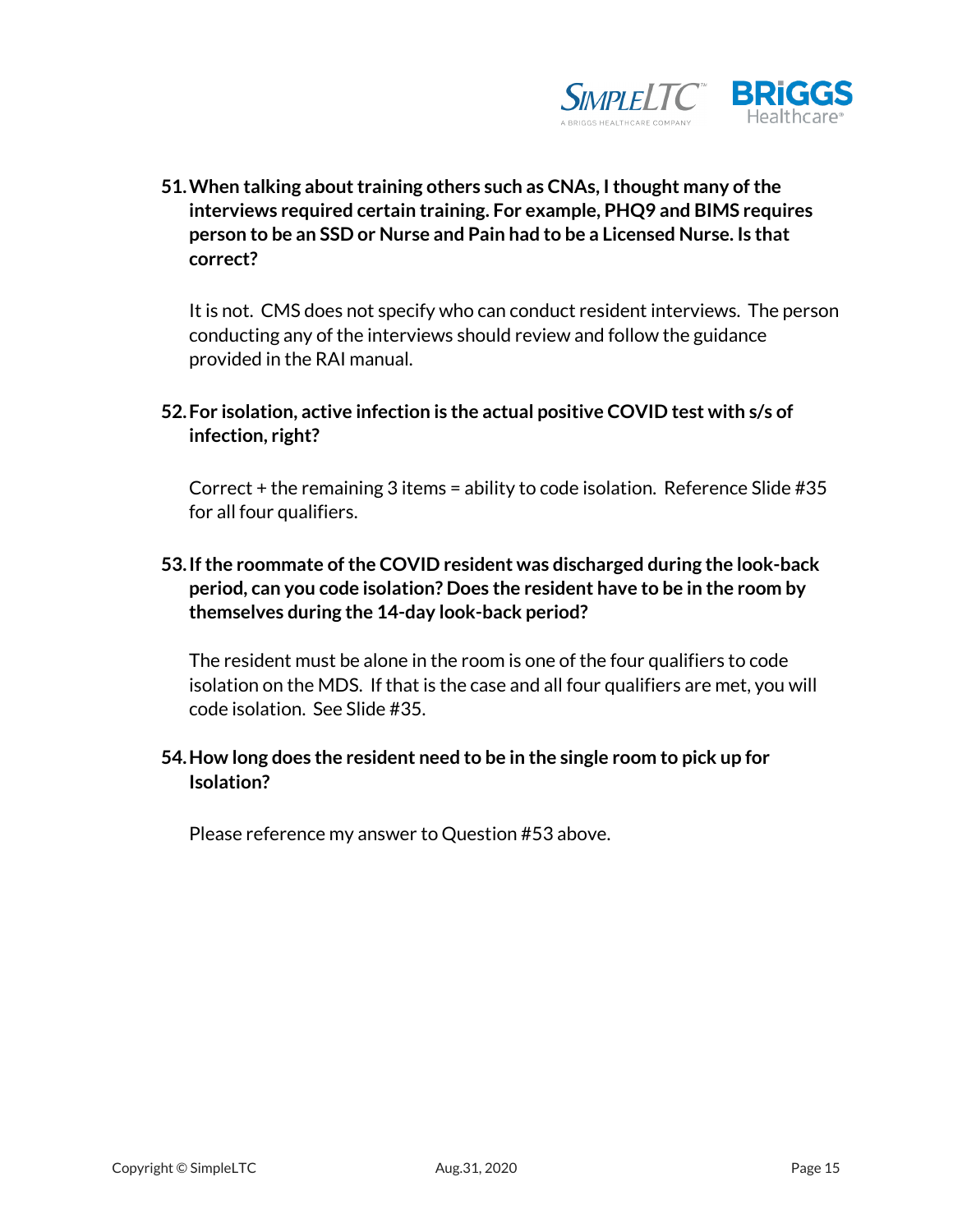

## **55.I thought major surgery is 100 days not 30 as stated in the handouts. Can you please clarify?**

J2000 (Prior Surgery) is 100 days:



J2100 – major surgery – is 30 days prior to admit to SNF:

## **Coding Tips**

- Generally, major surgery for item J2100 refers to a procedure that meets the following criteria:
	- 1. the resident was an inpatient in an acute care hospital for at least one day in the 30 days prior to admission to the skilled nursing facility (SNF), and
	- 2. the surgery carried some degree of risk to the resident's life or the potential for severe disability.

## **56.If a resident is exposed to staff that tests positive, are you able to put on skilled for 14 days observation?**

In order to skill a resident, they must be receiving a skilled service or meet presumption of care. Here's a link to review administrative presumption of care: [https://www.cms.gov/Medicare/Medicare-Fee-for-Service-](https://www.cms.gov/Medicare/Medicare-Fee-for-Service-Payment/SNFPPS/Downloads/PDPM_Fact_Sheet_AdminPresumption_v6_508.pdf)[Payment/SNFPPS/Downloads/PDPM\\_Fact\\_Sheet\\_AdminPresumption\\_v6\\_508.](https://www.cms.gov/Medicare/Medicare-Fee-for-Service-Payment/SNFPPS/Downloads/PDPM_Fact_Sheet_AdminPresumption_v6_508.pdf) [pdf.](https://www.cms.gov/Medicare/Medicare-Fee-for-Service-Payment/SNFPPS/Downloads/PDPM_Fact_Sheet_AdminPresumption_v6_508.pdf)

#### **57.What if your building is not Medicaid certified but you are in a case mix state?**

I have not run into that, but I am fairly certain that you would not be encoding GG0130, GG0170, I0020 and J2100. Please contact your state RAI Coordinator or your state Medicaid agency for confirmation of that.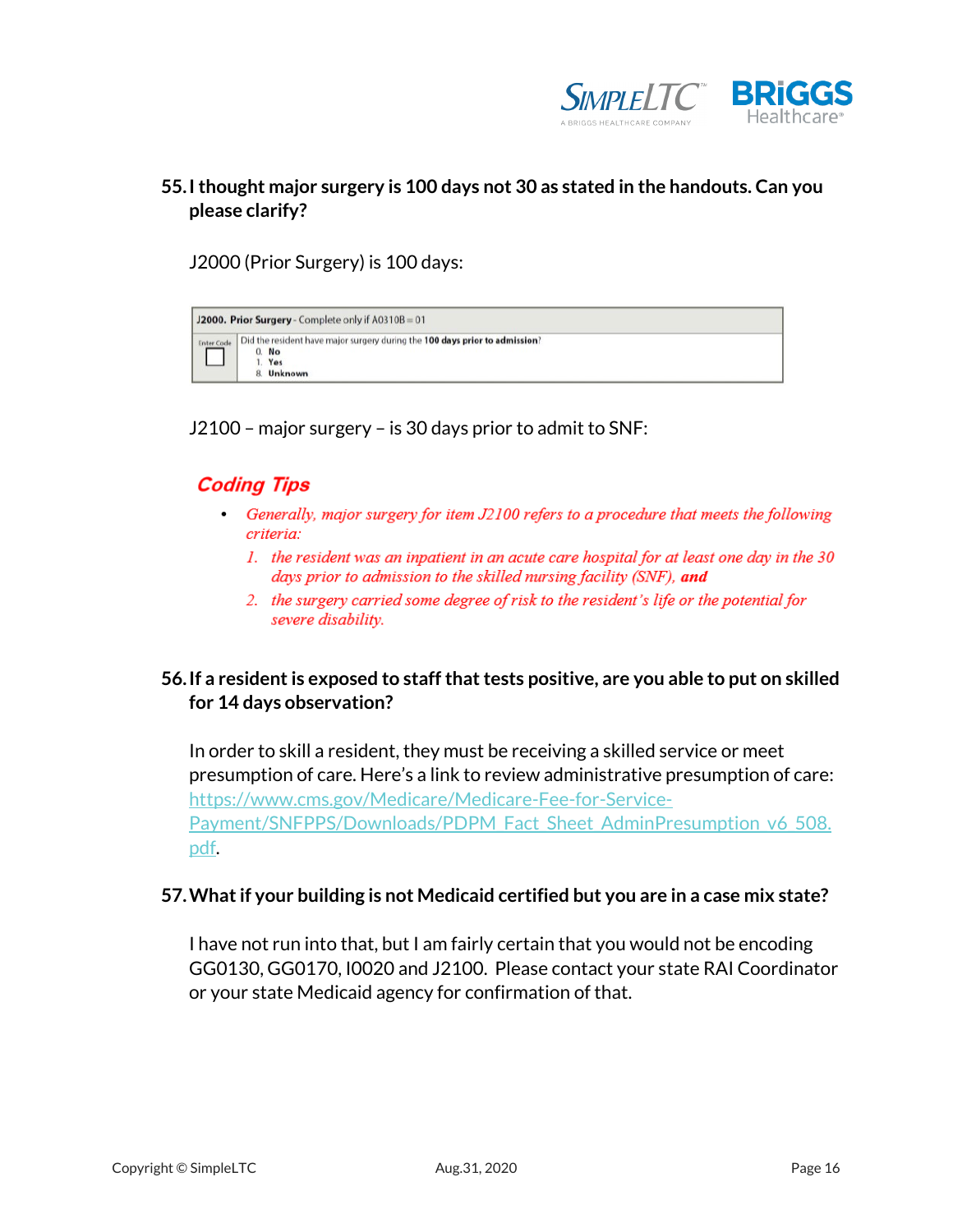

## **58.Regarding coding Isolation in section O, and 1, 2, 3, and 4 are met...however, they require Dialysis and need to go out of facility to receive Dialysis. Then Isolation may not be coded?**

Correct. Check out Slide #35: The resident must remain in his/her room. This requires that all services be brought to the resident (e.g. rehabilitation, activities, dining, etc.).

There is specific guidance (in the October 2019 RAI User's Manual) for coding isolation on the MDS for a dialysis patient receiving services outside the LTC facility:

If a facility transports a resident who meets the criteria for single room isolation to another healthcare setting to receive medically needed services (e.g. dialysis, chemotherapy, blood transfusions, etc.) which the facility does not or cannot provide, they should follow CDC guidelines for transport of patients with communicable disease, and may still code O0100M for single room isolation since it is still being maintained while the resident is in the facility.

If that resident is in isolation, per MDS guidelines found on page  $O-5$  and you're following the CDC guidelines for transport of patients with communicable disease, you may code isolation on the MDS. Remember that this resident must have all other services (beyond dialysis) in his/her room and must not have a roommate.

## **59.If a resident comes in under Medicare part A, generally we would combine an Admission and 5-day MDS. Will they have to be separated starting 10/1 due to the different look back windows for GG for the 5 day and the Admission?**

No, you can continue to combine the Admission with the 5-day as appropriate.

## **60.Will we have to go through and recode LTC primary codes to fit a PDPM category?**

Good question. That is one of the questions I have posed to CMS and a couple of state RAI Coordinators. No answer yet. Hopefully, the states will provide answers pretty quickly so we're ready to hit the ground running on October 1<sup>st</sup>.

------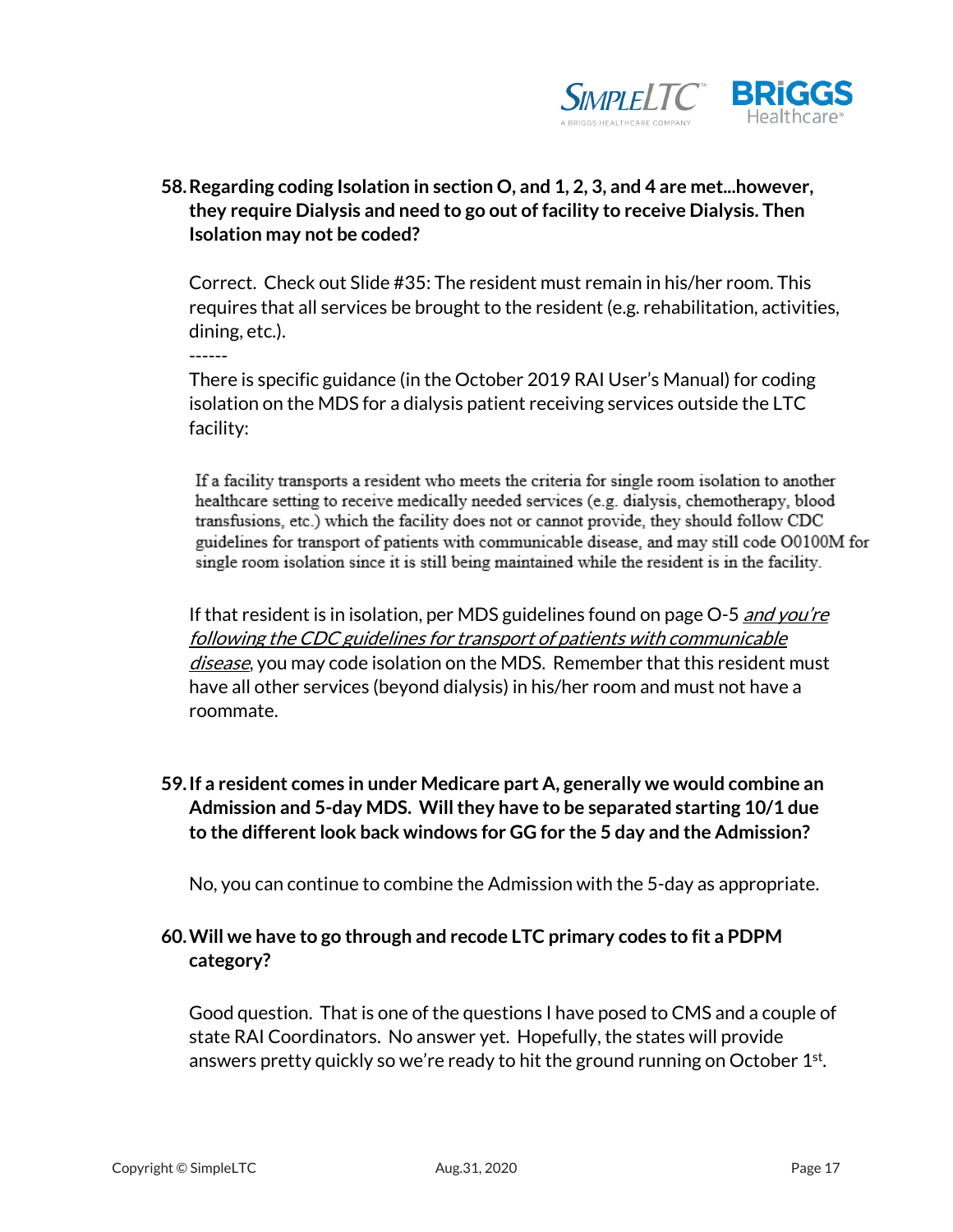

## **61.Our therapy department has been doing the interviews on the day of admission. Does another interview need to be completed either the day of or the day after ARD?**

The interviews should never be done after the ARD. The ARD ends the observation and data collection period and thus the interview would not be valid after the ARD. The date to be entered in Z0400 to attest to the accuracy of those interviews should be the actual date the interviews were conducted.

CMS has long maintained that resident interviews should be the conducted the day before or the day of the ARD – those 2 days are the last of the general 7-day observation period (pain is 5 days). You can certainly do the interviews on the day of admission if you are opening and encoding a 5-day PPS assessment. When you get to the OBRA Admission Assessment (required by day 14 of the stay), your resident's Mood, Cognition and Pain could be very different from the day of admission. The look-back period provides for the snapshot of the resident during that period.

### **62.I noticed this was being recorded, may we be able to view that?**

You can! Watch the recording [here.](https://www.simpleltc.com/mds-3-0-changes/) Handouts are also available there as well as this FAQ document.

**63.The RAI manual says on or before the ARD for BIM's and PHQ-9. This is a 7 day look back. Will there ever be a final rule to be more specific? For example, therapy (ST) does the BIM's on day 2 of the stay. However, it is in the 7 day look back. Just not on or day before ARD.**

I encourage you to also review my answer to Question #61.

**64.For Pennsylvania, since not beginning until after Jan 1, does that mean additional PDPM questions will not be required when completing OBRA MDS until that time?**

You are correct!